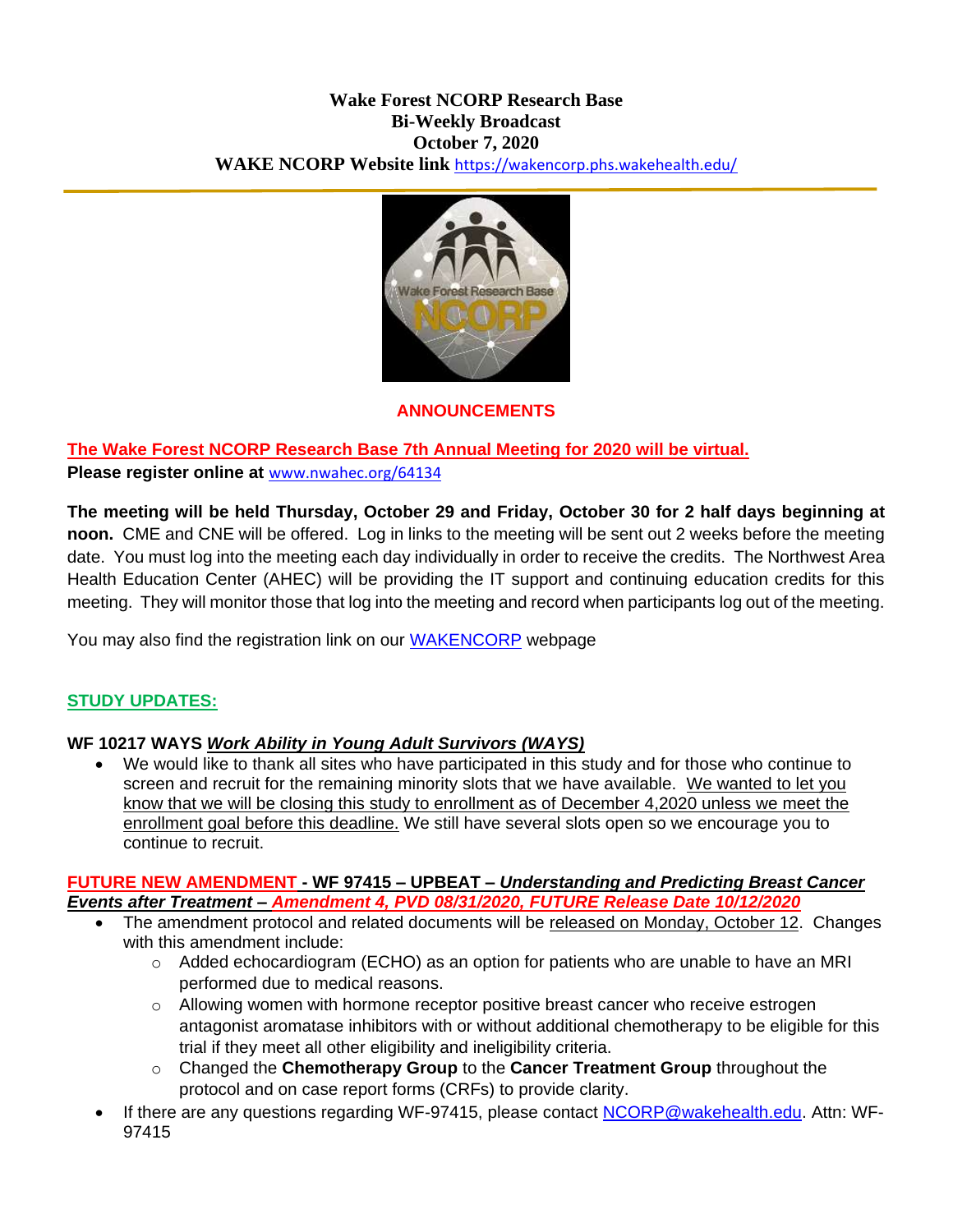#### **WF 1901 – IMPACTS -** *Internet-delivered Management of Pain Among Cancer Treatment Survivors* **Amendment 2 , Protocol Version Date 08/01/2020 was activated on Sept. 22, 2020.**

- Document Access:
	- o The protocol documents are available on the CTSU website.
	- o The *Helpful Guide, Neurocognitive Test Booklets (Limited to trained personnel only), painTRAINER® and Neurocognitive Training resources* are available on the WAKENCORP website.
- *Note: Helpful guide has been updated to version 9/30/20 with slight change to DNA specimen shipping instructions.*
- **Sites interested in participating** should contact [NCORP@wakehealth.edu;](mailto:NCORP@wakehealth.edu) Attn: WF-1901 and request a start-up packet. Please note that the **Per Patient Reimbursement for this study will come directly from Wake NCORP,** therefore subawards must be in place before your site can become activated. Please refer to your study start-up packet details to begin this process now, if you are interested in participating in this new study.
- Regulatory requirements to activate this study can be found in the protocol on the [CTSU](https://www.ctsu.org/Public/Default.aspx?ReturnUrl=%2f) website.
- If there are any questions regarding the WF-1901 activation or site registration procedures, please contact [NCORP@wakehealth.edu;](mailto:NCORP@wakehealth.edu) Attn: WF-1901

### **WF 1805CD – HN STAR –** *Implementation of and Effectiveness Trial of HN Star*

- The Wake Forest NCORP Research Base's new CCDR study was activated on August 10, 2020. The recording of the August informational webinar is posted to the [WAKENCORP](https://wakencorp.phs.wakehealth.edu/) website. If you would like a copy of the webinar slides or are interested in participating in this study, **please contact NCORP@wakehealth.edu.**
- Amendment 2 has been approved and updated study materials have been posted to CTSU.

### **WF 1804CD AH-HA –** *Assessing Effectiveness and Implementation of an EHR Tool to Assess Heart Health Among Survivors*

- Amendment 3 has been activated, and all revised documents have been posted to CTSU.
- The study has been amended to include:
	- A Waiver of documentation of written consent
	- **Study visit conducted via videoconference**
	- Updated site eligibility by removing list of participating sites from the cover page.
- Spanish documents (surveys and recruitment materials) were posted to CTSU 08/21/2020. The protocol version date is 06/05/2020.

**Please contact Eleanor Davidson at [ecdavids@wakehealth.edu](mailto:ecdavids@wakehealth.edu)** if your site is interested in participating in this study. *NOTE: this is a site specific protocol which requires pre-approval to participate.*

### **WF-1806 M&M** *Myopenia and Mechanisms of Chemotherapy Toxicity in Older Adults with Colorectal Cancer (M&M)* **Amendment 3, Protocol Version Date 05/01/2020**

- **Reminder: Do not enter Leucovorin Calcium on the Treatment Summaries; See FAQ #5 on the WAKENCORP website for this study.**
- The protocol documents are available on the [CTSU](https://www.ctsu.org/Public/Default.aspx?ReturnUrl=%2f) website.
- The *Helpful Guidelines*, *FAQs*, and *Training Attestation* documents are still available on the [WAKENCORP](https://wakencorp.phs.wakehealth.edu/) website.

If there are any questions regarding the WF-1806 activation or site registration procedures, please contact [NCORP@wakehealth.edu;](mailto:NCORP@wakehealth.edu) Attn: WF-1806.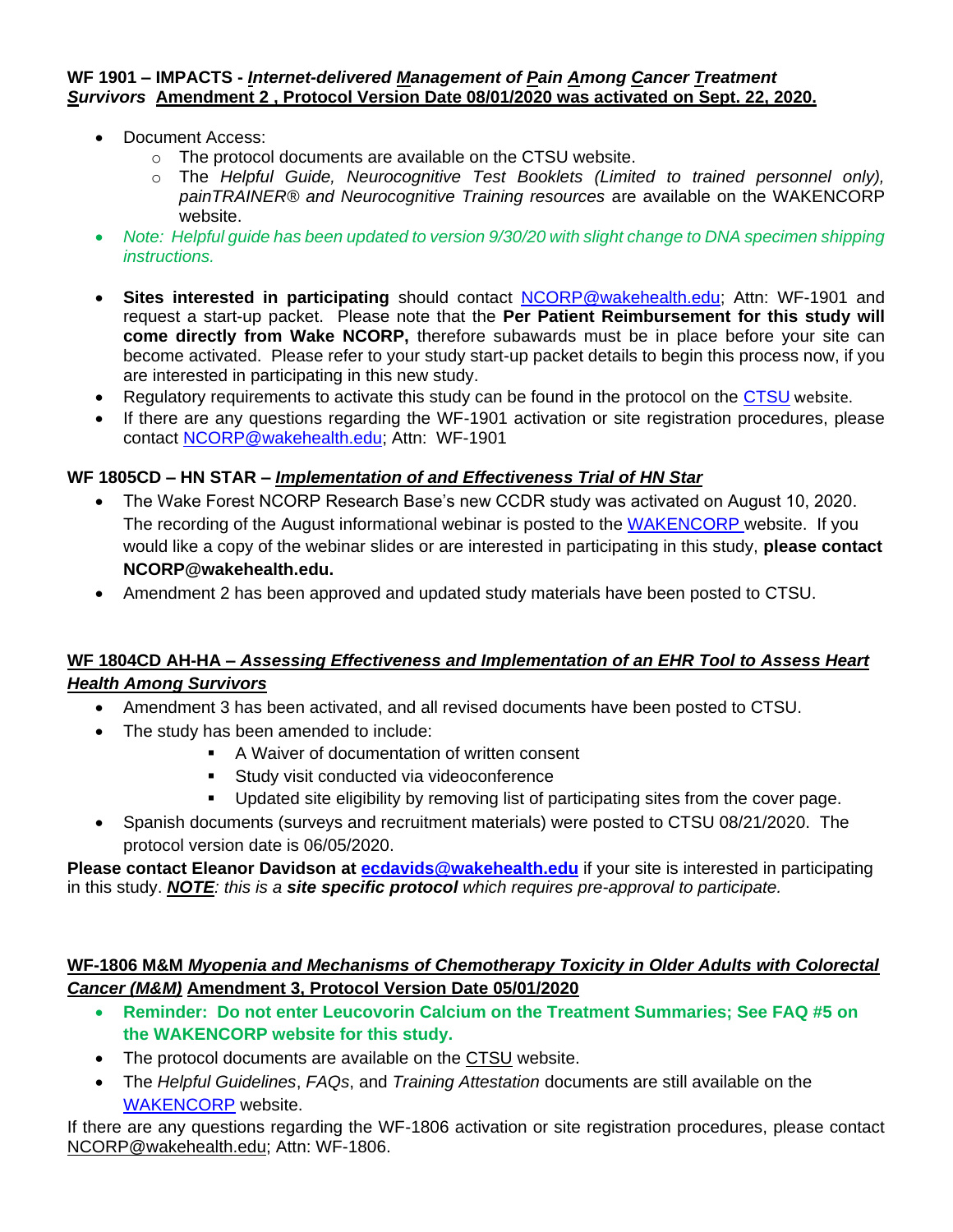#### **WF 97116 REMEMBER –** *A Phase 3 Randomized Placebo Controlled Clinical Trial of Donepezil in Chemotherapy Exposed Breast Cancer Survivors with Cognitive Impairment*

- **WE NEED YOUR HELP!** We are closing in on our target accrual for the REMEMBER study. Currently we have accrued 260 patients and our target is 276! We would like to encourage you to focus on minority accruals as we would like to increase our percentage for this study. This is NOT a restriction, just a reminder and update for this study.
- **Patient Status Forms –** Please remember to fill out a Patient Status form once your patient has completed the study intervention and follow-up. You should also fill out a Patient Status form whenever your patient stops taking the study medication for any reason or withdraws from the study.

### **WF 1802 – PCW (Prostate) –** *Influence of Primary Treatment for Prostate Cancer on Work Experience*

**RE-CERTIFICATION FOR INTERVIEWERS** – If your site's certified interviewer for this study has not conducted an interview within the last year of your site being activated, they will have to Re-certify before performing another interview. See section 5.4.1.2 within the PCW protocol *"Interviewers will be required to repeat a certification process, if their site does not enroll a patient in a year."*

- $\circ$  To Re-certify, a site interviewer needs to do is go to the WAKENCORP website, click on the Dashboard button, then click on videos. Scroll down to the video entitled "1802: PCW Training WebEx\_06/12/2019.
- $\circ$  Once you view this video, please print out, sign and date a new attestation form also found on the WAKENCORP website under the PCW tab.



#### **General WF NCORP RB Biospecimen Lab Management:**

#### **Shipping Address Change**

The address for samples to be shipped for DNA isolation on the two studies listed below has changed. *Please request new pre-paid shipping labels by sending your Site's contact name and address to*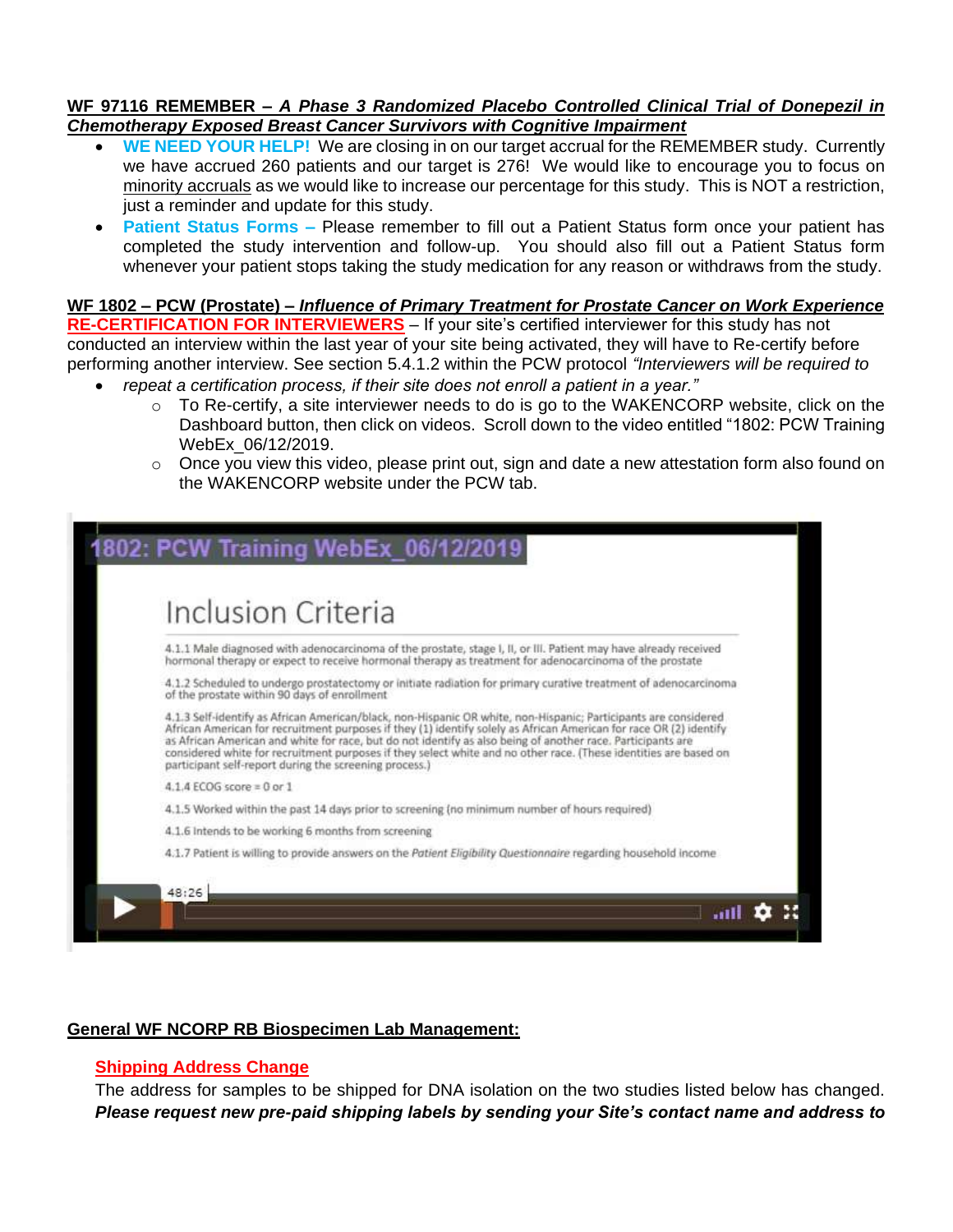*[NCORP@wakehealth.edu.](mailto:NCORP@wakehealth.edu)* If you have a sample to send before you receive your replacement labels, you may still use your current labels as we will be monitoring the other address for packages.

- WF-97116 Remember
- WF-1801 Ramipril

The new address is: WF NCORP Biospecimen Lab Wake Forest Biotech Place 575 Patterson Avenue, Suite 240-250 Winston-Salem, NC 27101 Phone: (336) 716-2581

**NOTE: Missed samples can be collected at any future clinical or study visit as it reflects a germline process that will not be affected by treatments.**

- Please request your lab kits before you run completely out of kits. This will ensure that there will be no delay in getting samples shipped to the Biospecimen Laboratory.
- Please check and record your stored Biospecimen kit expiration dates.
- Please do not ship samples on Thursday or Friday so that samples will not arrive on the weekend.

### **General Data Management** – **How do I find my REDCap data queries?**

*For studies using REDCap data entry (WF-20817CD OASIS, WF-97415 UPBEAT, WF-1801 RAMIPRIL, WF-1802 PCW, WF-1804CD AH-HA, WF-1805CD HN-STAR, WF-1806 M&M and WF-1901 IMPACTS) please click the "Resolve Issues" link on the left side menu to check for any open data queries.*

*Please email [NCORP@wakehealth.edu](mailto:NCORP@wakehealth.edu) with any questions you may have regarding the Bi-Weekly information.*